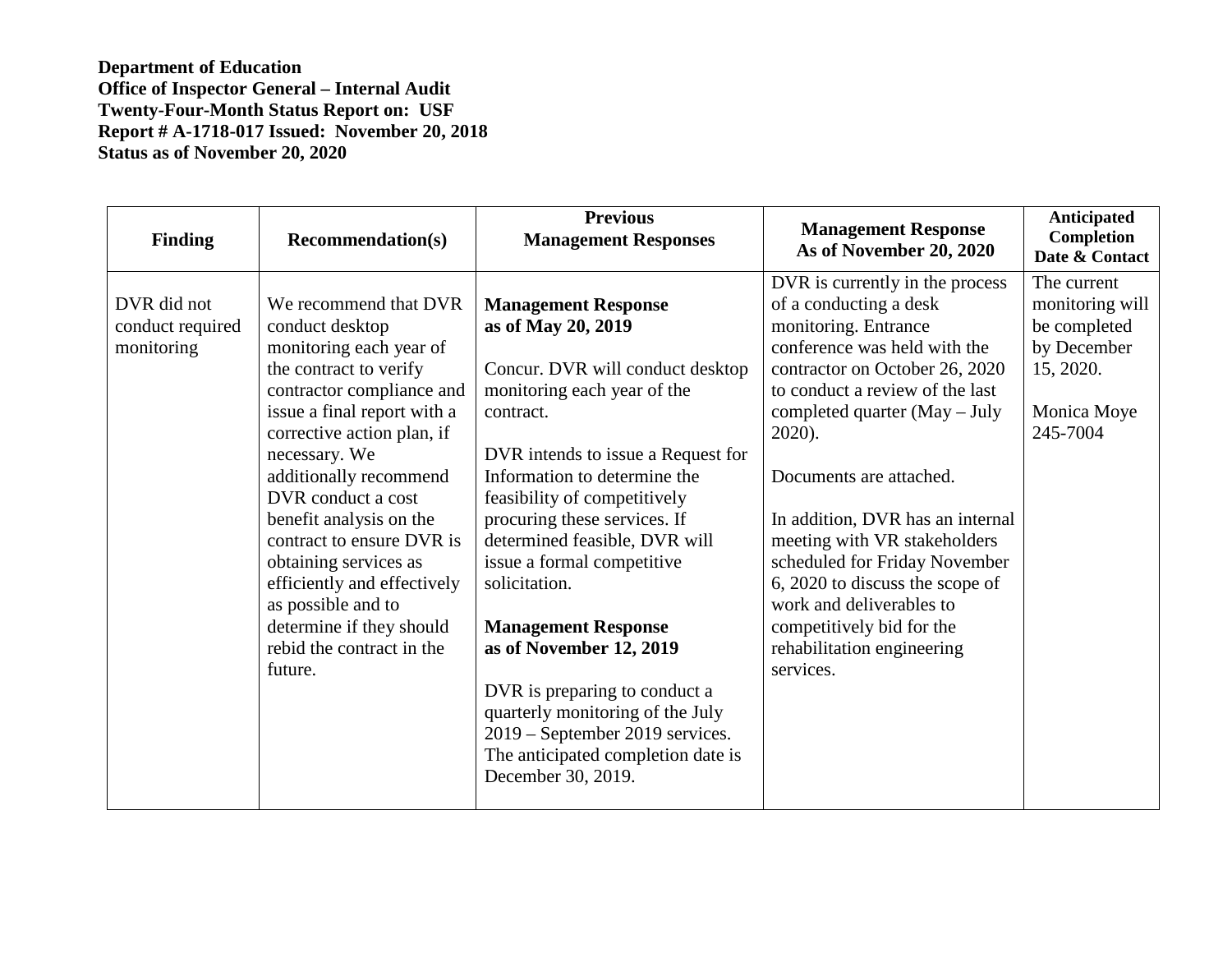**Department of Education Office of Inspector General – Internal Audit Twenty-Four-Month Status Report on: USF Report # A-1718-017 Issued: November 20, 2018 Status as of November 20, 2020** 

| <b>Finding</b> | <b>Recommendation(s)</b> | <b>Previous</b><br><b>Management Responses</b>                                                                                                                                                                                                                                            | <b>Management Response</b><br>As of November 20, 2020 | <b>Anticipated</b><br>Completion<br>Date & Contact |
|----------------|--------------------------|-------------------------------------------------------------------------------------------------------------------------------------------------------------------------------------------------------------------------------------------------------------------------------------------|-------------------------------------------------------|----------------------------------------------------|
|                |                          | DVR will begin planning for the<br>solicitation December 2019. The<br>contract expires June 30, 2021.<br>Anticipated Completion of Formal<br>Solicitation Fall 2020.                                                                                                                      |                                                       |                                                    |
|                |                          | <b>Management Response</b><br>As of May 20, 2020                                                                                                                                                                                                                                          |                                                       |                                                    |
|                |                          | Due to changes in staff, the<br>scheduled desk monitoring was not<br>completed by December 30, 2019.                                                                                                                                                                                      |                                                       |                                                    |
|                |                          | DVR will begin to prepare for a<br>desk monitoring once the COVID<br>pandemic has subsided and the staff<br>involved in the management of the<br>contract at the university is fully<br>back in the office to provide<br>requested records and<br>documentation during the<br>monitoring. |                                                       |                                                    |